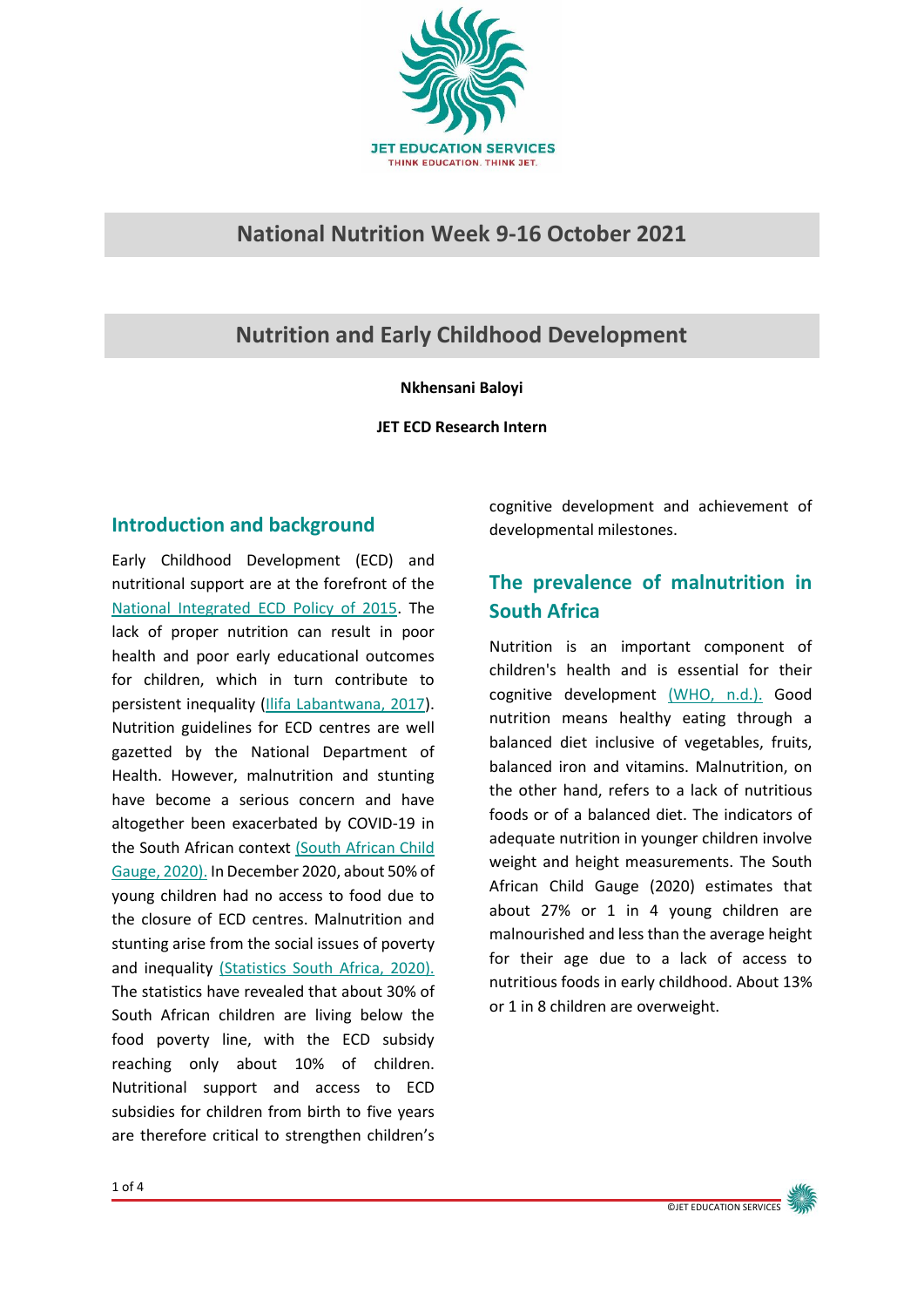

Figure 1 shows child hunger rates, which are an indication of food insecurity, in South African provinces between 2010 and 2018.

Overall rates of child hunger in South Africa decreased from 17% to 10% between 2010 and 2018, with the biggest changes observed in the Eastern Cape, Limpopo and Northern Cape. While the child hunger data does not reveal the dietary diversity among children, children can be well-fed and not hungry but still be malnourished. Malnourished mothers are more likely to give birth to malnourished children, meaning that malnutrition is a cycle (SA Child Gauge, 2020). Parental involvement in ECD is thus more important than ever.

### **Effects of the pandemic**

The [National Income Dynamics Study \(NIDS\)](https://cramsurvey.org/) – [Coronavirus Rapid Mobile Survey \(CRAM\)](https://cramsurvey.org/) found that "Approximately 400 000 children went hungry in every wave of NIDS-CRAM between May 2020 and May 2021" (Spaull et [al, 2021, 7\)](https://cramsurvey.org/wp-content/uploads/2021/07/1.-Spaull-N.-Daniels-R.-C-et-al.-2021-NIDS-CRAM-Wave-5-Synthesis-Report.pdf). A contributing factor was the

Source: [Hall & Sambu](http://childrencount.uct.ac.za/indicator.php?domain=4&indicator=32) (2010 & 2018)

reduction in the number of children receiving school meals during the pandemic due to school closures and rotational time tabling. The NIDS-CRAM report *Food insecurity in South Africa: Evidence from NIDS-CRAM Wave 5* [\(van](https://cramsurvey.org/wp-content/uploads/2021/07/13.-Van-der-Berg-S.-Patel-L-and-Bridgeman-G.-2021-Food-insecurity-in-South-Africa-%E2%80%93-Evidence-from-NIDS-CRAM-Wave-5.pdf)  [der Berg, Patel, & Bridgman,](https://cramsurvey.org/wp-content/uploads/2021/07/13.-Van-der-Berg-S.-Patel-L-and-Bridgeman-G.-2021-Food-insecurity-in-South-Africa-%E2%80%93-Evidence-from-NIDS-CRAM-Wave-5.pdf) 2021) indicates that in spite of various measures such as social grant top-ups, food relief in the form of food parcels and efforts by non-governmental organisations, since the start of the pandemic in South Africa, hunger and food insecurity "has settled at a permanently higher equilibrium level in comparison to pre-2020 levels" [\(van der Berg](https://cramsurvey.org/wp-content/uploads/2021/07/13.-Van-der-Berg-S.-Patel-L-and-Bridgeman-G.-2021-Food-insecurity-in-South-Africa-%E2%80%93-Evidence-from-NIDS-CRAM-Wave-5.pdf) et al., 10). The report concludes that policy makers should be aware of measures needed to address child hunger. This is particularly important for children from vulnerable households in the current socioeconomic context and given the tragic consequences of enduring hunger for stunting and children's long-term development.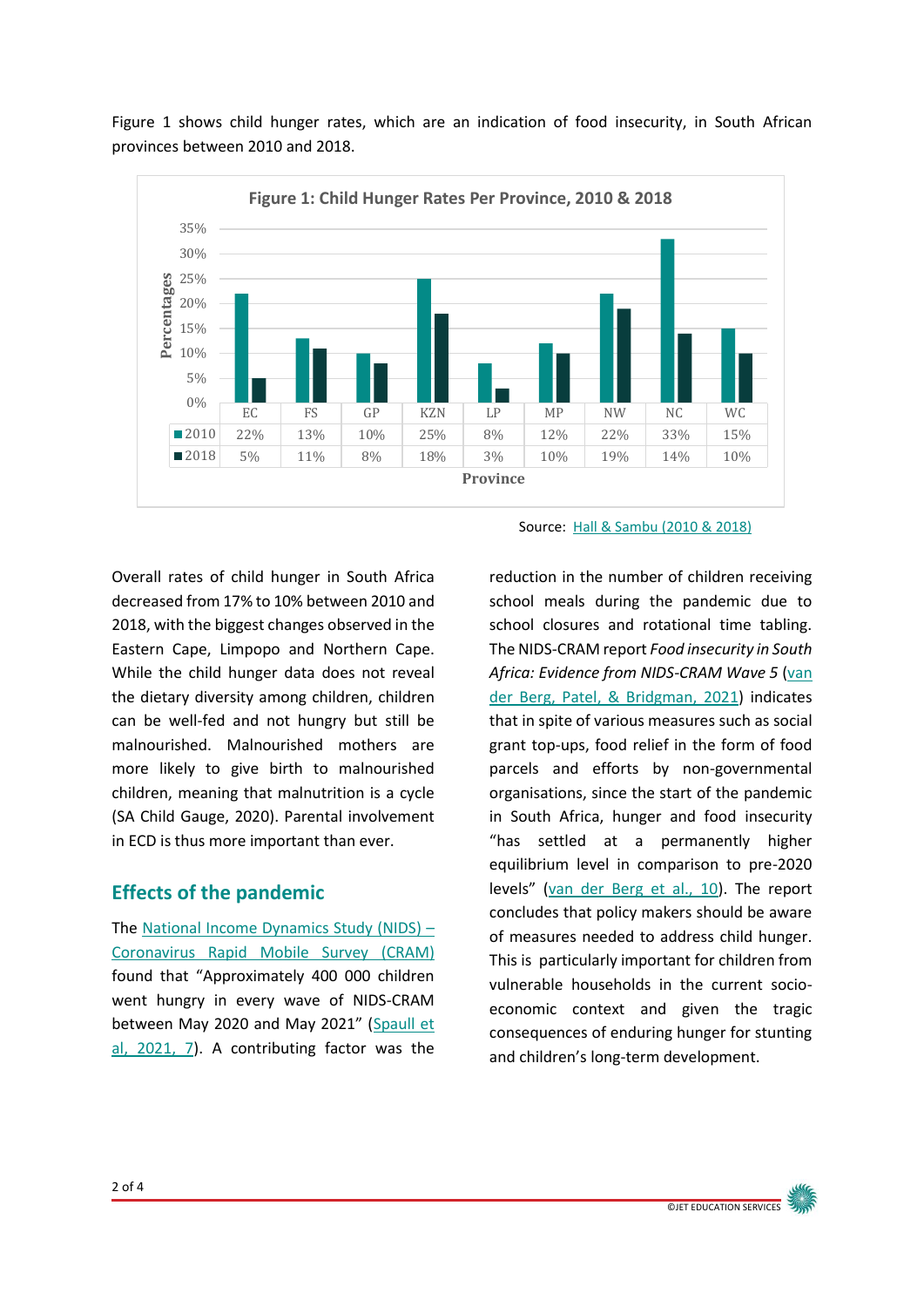## **A Nutritional Support Programme**

#### **The Unlimited Child**

[The Unlimited Child \(TUC\)](http://www.theunlimitedchild.org/) is working in collaboration with JET in the [Anglo American](https://southafrica.angloamerican.com/our-difference/anglo-american-south-africa-education-programme)  [South Africa \(AASA\) Education Programme](https://southafrica.angloamerican.com/our-difference/anglo-american-south-africa-education-programme) to deliver quality ECD programmes, including nutritional support, across communities adjacent to the four AASA Business Units (Kumba, Platinum, De Beers and Coal SA). TUC is involved in providing porridge-based meals to the AASA ECD sites and provided social relief in the form of food parcels at the start of the COVID-19 pandemic.

Nutritional support is inextricably linked to parental involvement. Since many parents or caregivers in South Africa face extreme conditions and stressors, they require support. TUC support to

parents includes ECD centre-based programmes which teaches parents about stimulation activities they can do with their children that are aligned to the [National Early Learning Development Standards](https://www.unicef.org/southafrica/reports/national-early-learning-and-development-standards-children-birth-four-years) (NELDS).

## **Additional resources for Nutritional Support**

- **[National Nutrition Awareness 2012 resources](https://www.nutritionweek.co.za/NNW2021/) Theme 'Eat more vegetables and fruit every day'**
- **National Department of Health** 
	- o The DoH has enacted the **[Nutrition Guidelines for Early Childhood Development](https://ilifalabantwana.co.za/wp-content/uploads/2016/12/Nutrition-guidelines-for-ECD-centres_Draft-2_30-September-2016.pdf)  [Centres](https://ilifalabantwana.co.za/wp-content/uploads/2016/12/Nutrition-guidelines-for-ECD-centres_Draft-2_30-September-2016.pdf)**(2016) to provide a safe and healthy food environment for children under five years.
- **National Department of Social Development (DSD) ECD subsidy**
	- o [The DSD provides nutritional support to registered ECD sites through the ECD subsidy.](https://www.dsd.gov.za/index.php/21-latest-news/180-social-development-and-the-nelson-mandela-foundation-partner-to-improve-conditions-of-unregistered-early-childhood-development-centres?highlight=WyJlY2QiLCJzdWJzaWR5IiwiZWNkIHN1YnNpZHkiXQ==)
	- o The subsidy is available per child per day for children 0-4 years whose caregivers pass an income means test.
	- o A meal is given per child for R15 per day three times a day.
	- $\circ$  The limitation of the ECD subsidy is that unregistered centres is significantly excluded from accessing the subsidy.
- **Department of Basic Educations' [National School Nutrition](https://www.education.gov.za/Programmes/NationalSchoolNutritionProgramme.aspx) Programme:** Recognising the importance of adequate nutrition, the NSNP aims to enhance the learning capacity of learners through the provision of a healthy meal at schools.
- **The World Health Organisation's [Nurturing Care Framework](https://nurturing-care.org/handbook-start-here)** includes the provision of adequate nutritional support for younger children.

## **References**

Children's Institute, University of Cape Town. (2020) South African Child Gauge 2020. Stop the slow violence of malnutrition. Cape Town: South African Child Gauge.

[http://www.ci.uct.ac.za/sites/default/files/image\\_tool/images/367/Child\\_Gauge/South\\_African\\_Chil](http://www.ci.uct.ac.za/sites/default/files/image_tool/images/367/Child_Gauge/South_African_Child_Gauge_2020/ChildGauge%20Poster_2020_lowres.pdf) d Gauge 2020/ChildGauge Poster 2020 lowres.pdf

Department of Social Development. (2015). National Integrated Early Childhood Development Policy 2015. Pretoria: Government Printer.